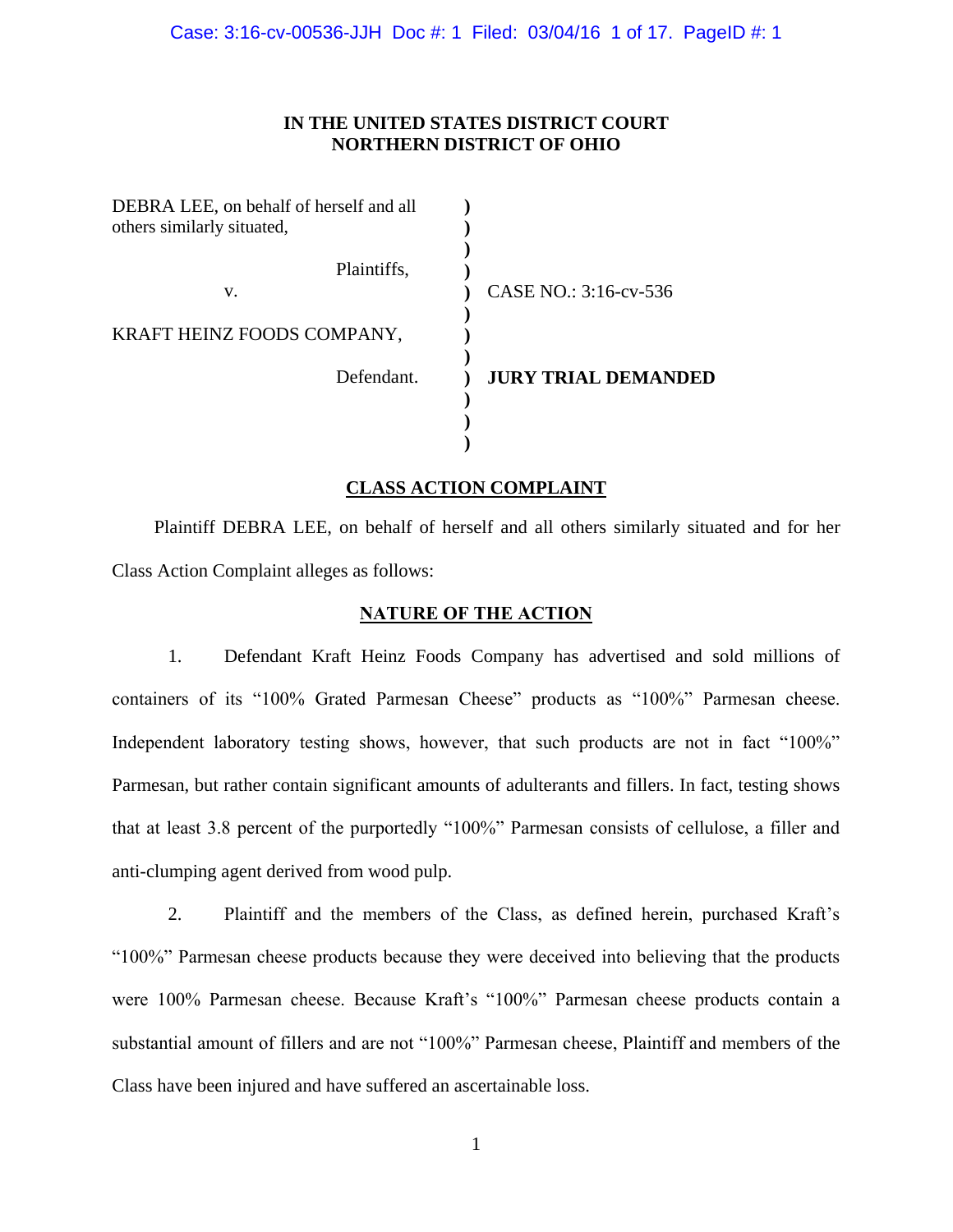### **PARTIES, JURISDICTION, AND VENUE**

3. This Court has subject matter jurisdiction pursuant to 28 U.S.C. §1332(d)(2)(A) because this case is a class action where the aggregate claims of all Members of the putative Classes are in excess of \$5,000,000.00, exclusive of interest and costs, and many of the Members of the putative Classes are citizens of different states than Defendant. This Court has subject matter jurisdiction pursuant to 28 U.S.C. § 1332(d).

4. Venue is properly set in this District pursuant to 28 U.S.C. §1391(b) since Defendant transacts business within this judicial district. Likewise, a substantial part of the events giving rise to the claim occurred within this judicial district.

5. Consistent with the Due Process Clause of the Fifth and Fourteenth Amendments, the Court has personal jurisdiction over Defendant, because Defendant is present in the State of Ohio, such that requiring an appearance does not offend traditional notions of fair play and substantial justice.

6. This court has personal jurisdiction over Defendant pursuant to and consistent with the Constitutional requirements of Due Process in that Defendant, acting through its agents or apparent agents, committed one or more of the following:

- a. The transaction of any business within the state;
- b. The making of any contract within the state;
- c. The commission of a tortious act within this state; and
- d. The ownership, use, or possession of any real estate situated within this state.

7. Requiring Defendant to litigate these claims in Ohio does not offend traditional notions of fair play and substantial justice and is permitted by the United States Constitution. All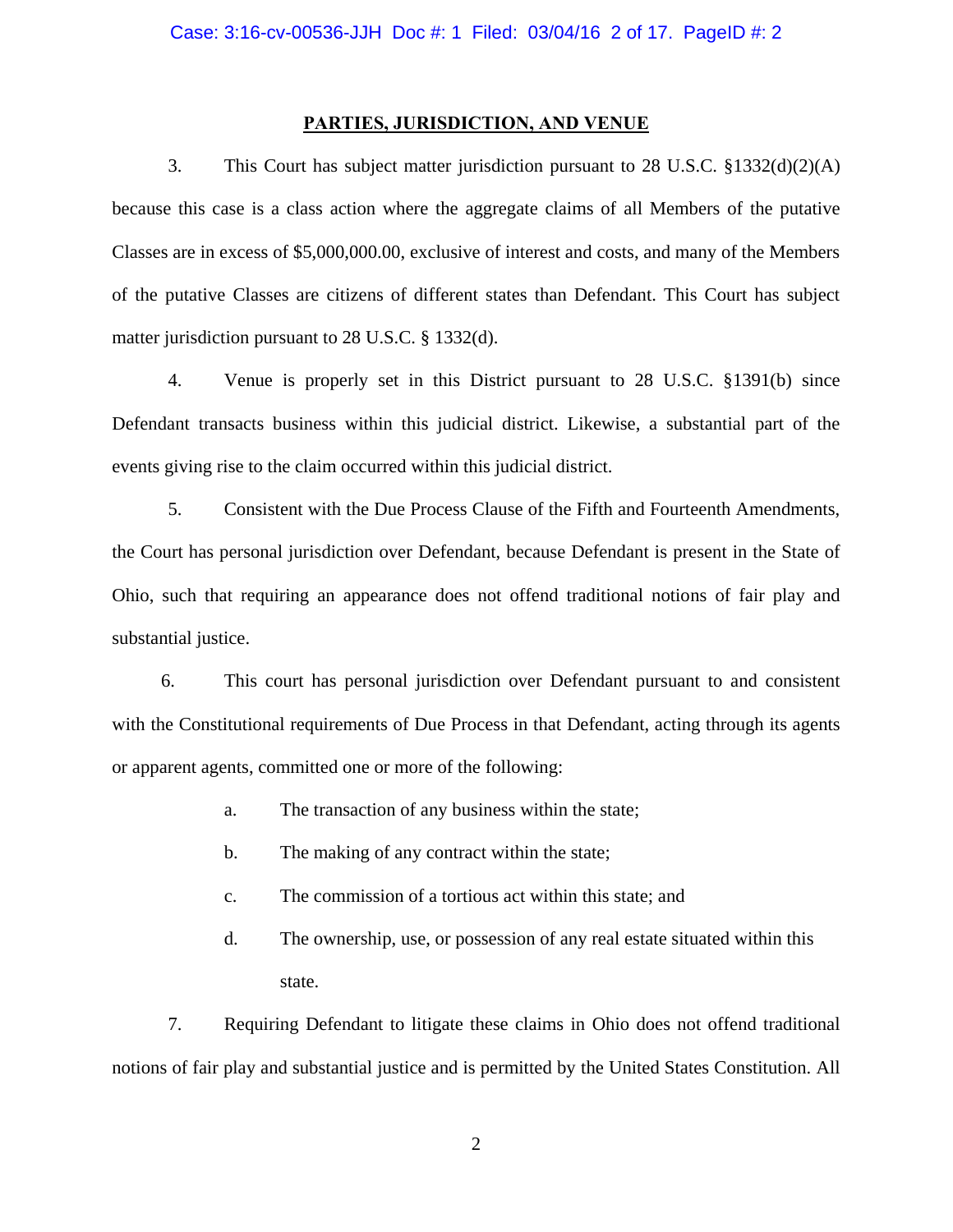#### Case: 3:16-cv-00536-JJH Doc #: 1 Filed: 03/04/16 3 of 17. PageID #: 3

Plaintiff and Class Members' claims arise in part from conduct Defendant purposefully directed to Ohio. On information and belief, Defendant's "100%" Parmesan cheese products are sold at hundreds of local and national retailers, including, but not limited to Wal-Mart, Target and Giant Eagle, throughout the State of Ohio. On information and belief, Defendant avails itself of numerous advertising and promotional materials regarding its defective products specifically intended to reach consumers in Ohio, including but not limited to advertisements on local Ohio television programs, advertisements on local Ohio radio broadcasts, advertisements on billboards in Ohio and advertisements in print publications delivered to consumers in the State of Ohio.

8. Plaintiff and Class Members' claims arise out of Defendant's design, marketing and sale of "100%" Parmesan cheese products in the State of Ohio.

9. Defendant regularly conducts or solicits business and derives substantial revenue from goods used or consumed in, inter alia, the State of Ohio.

10. Defendant Kraft Heinz Foods Company is a Pennsylvania corporation with headquarters in Pittsburgh, Pennsylvania and Chicago, Illinois. Defendant Kraft Heinz Foods Company maintains an agent for service of process at CT Corporation System, 1300 East 9<sup>th</sup> Street, Cleveland, Ohio 44114.

11. At all times relevant hereto, Defendant Kraft Heinz Foods Company was engaged in the business of designing, developing, manufacturing, testing, packaging, promoting, marketing, distributing, labeling, and/or selling "100%" Parmesan cheese products.

12. Upon information and belief, at all relevant times, Defendant Kraft Heinz Foods Company was present and doing business in the State of Ohio.

13. At all relevant times, Defendant Kraft Heinz Foods Company, transacted, solicited, and conducted business in the State of Ohio and derived substantial revenue from such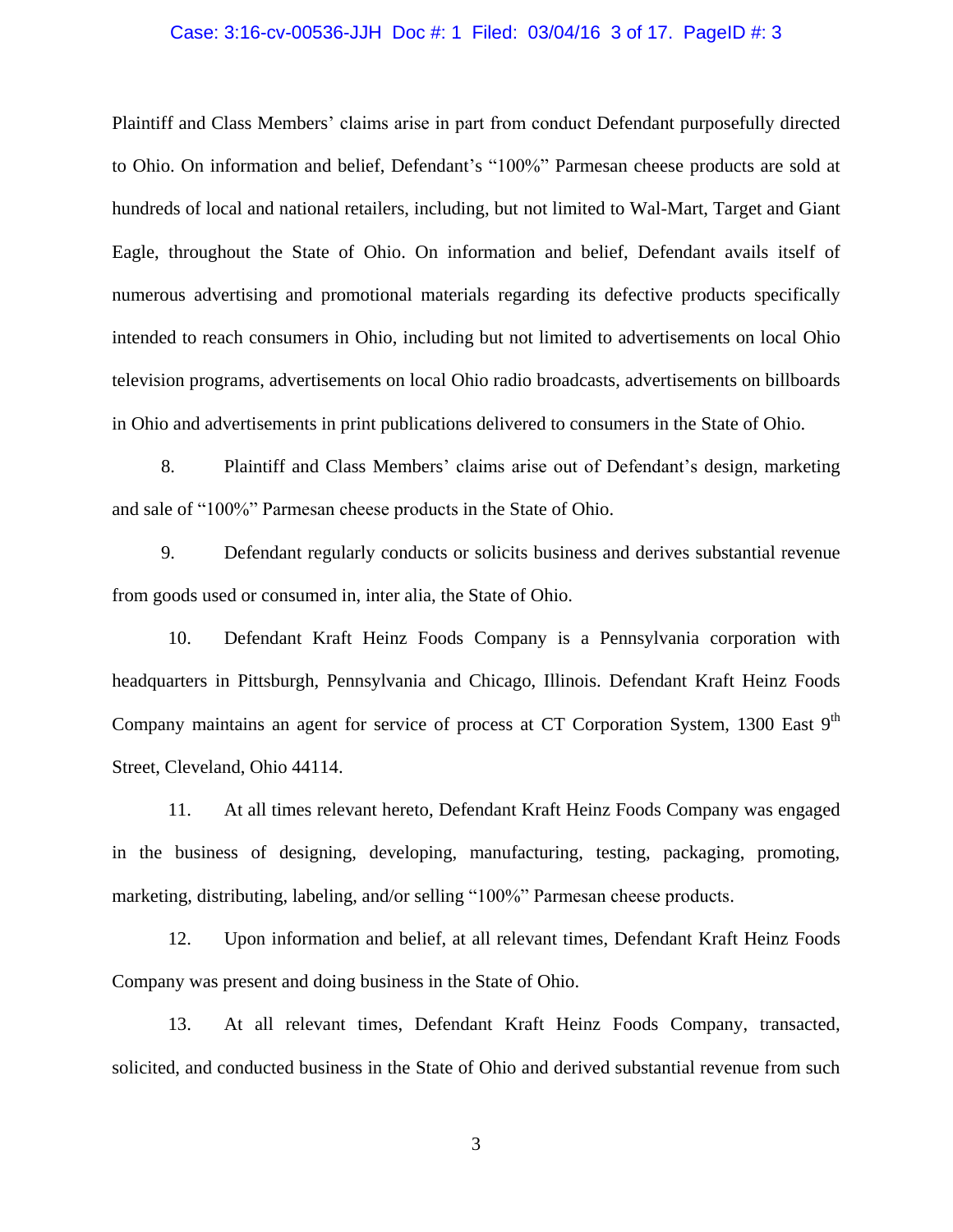business.

14. At all times relevant hereto, Defendant Kraft Heinz Foods Company expected or should have expected that its acts would have consequences within the United States of America, and the State of Ohio in particular.

# **FACTUAL ALLEGATIONS**

15. Kraft's grated Parmesan cheese products are advertised as consisting of only one, simple ingredient – "100%" Parmesan cheese.

16. Kraft makes only one marketing representation on the label: the Product is "100%" Grated Parmesan Cheese. Consumers, including Plaintiff, reasonably rely on the label and believe Kraft's statement that the Product consists of "100%" Parmesan cheese means that no substitutes or fillers are present in the container. Because the Product does in fact contain fillers and substitutes, the "100%" Parmesan claim is literally false and is also misleading to consumers, including Plaintiff.

17. Independent testing shows that at least 3.8 percent of the Product is not Parmesan cheese. Indeed, at least 3.8 percent of the Product is not even cheese of any kind, but is rather fillers and additives. In fact, at least 3.8 percent of the Product is cellulose, an anti-clumping agent derived from wood chips.

18. Kraft has been falsely and misleadingly touting that its Grated Parmesan Cheese Products are "100%" Parmesan for decades. In the past, Kraft directly chastised its competitors as having Parmesan made with "fats and fillers," while Kraft's "100% Grated Parmesan Cheese" was advertised as the superior Parmesan product because it is "100% grated cheese" and "100% grated Parmesan."

19. Likewise, Kraft's commercials claim that "If you won't settle for Parmesan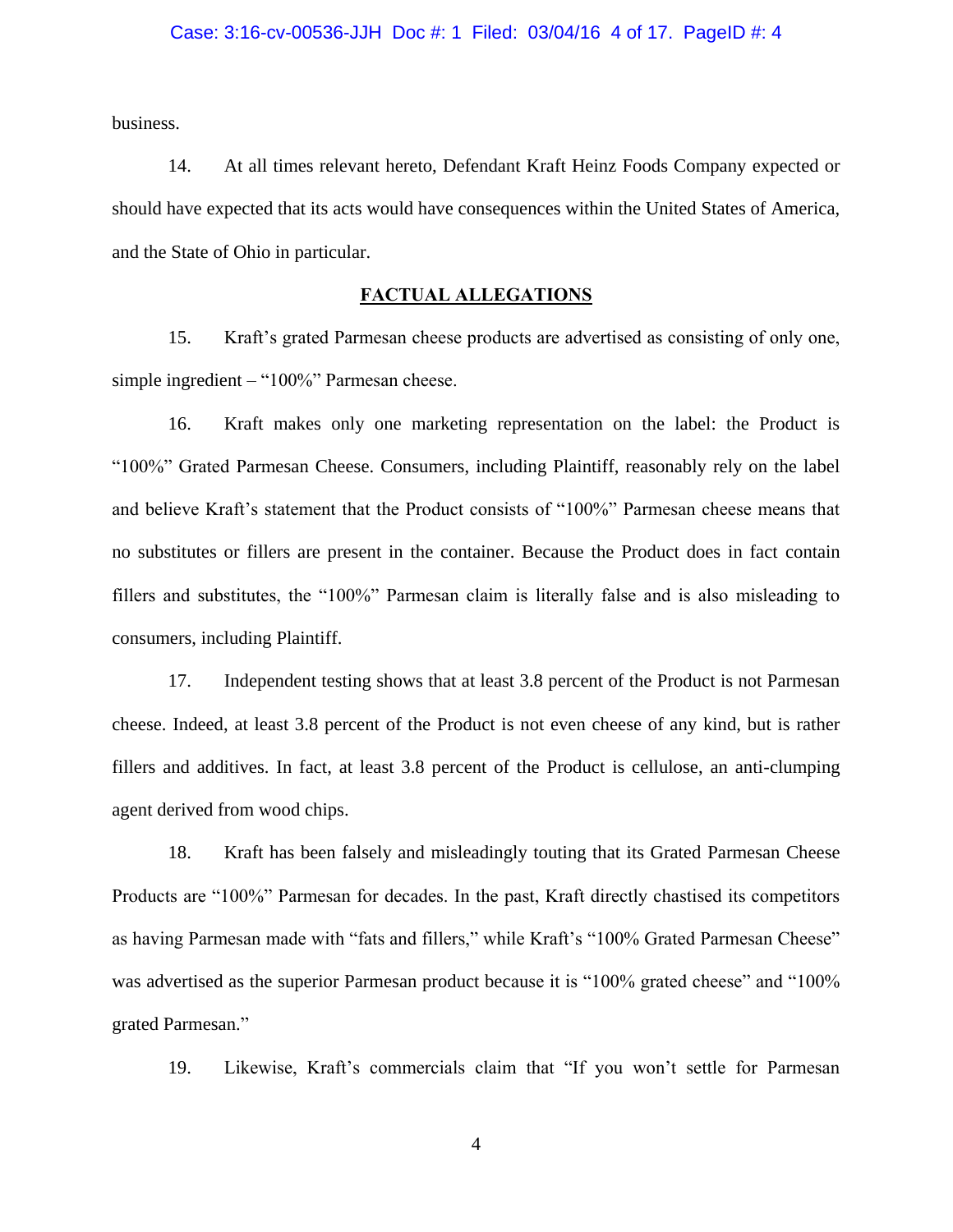#### Case: 3:16-cv-00536-JJH Doc #: 1 Filed: 03/04/16 5 of 17. PageID #: 5

cheese that isn't 100 percent Parmesan … make sure you get one that is! Kraft Parmesan, it's always 100 percent Parmesan, no fillers …. Real Italian meals don't begin without Kraft 100 percent grated Parmesan cheese. Now, you can eat."

20. Kraft's misleading labeling and marketing of its Grated Parmesan Cheese products as consisting of "100%" Parmesan have been identical for decades.

21. Indeed, Kraft's uniform marketing and labeling campaign advertising that its "100% Grated Parmesan Cheese" literally contains 100% Parmesan stretches back even before the 1990's. For example, in a 1984 advertisement, a "100% Grated Parmesan Cheese" wrapper surrounds what appears to be an actual cylinder of Parmesan cheese.

22. Kraft's labels for its Grated Parmesan Cheese products in Canada likewise explain that the "100%" representation is a crucial attribute of Kraft's overall marketing message. Like with Kraft's United States labels depicted above, "The label doesn't just say Parmesan, it says 100% Parmesan."

23. Defendant has made, and continues to make, unlawful, false, fraudulent, and misleading claims on the food labels of Kraft's "100% Grated Parmesan Cheese" Products.

## **PLAINTIFFS' USE OF KRAFT'S "100%" PARMESAN CHEESE PRODUCTS**

24. Plaintiff Debra Lee is and was at all times alleged herein a citizen of the State of Ohio and currently resides in Arlington, Ohio.

25. Plaintiff Debra Lee purchased Kraft's "100% Grated Parmesan Cheese" Products on numerous occasions, including but not limited to, in or about 2015 within Arlington, Ohio. Plaintiff Debra Lee consumed Kraft's "100% Grated Parmesan Cheese" Products in or about 2015 within Arlington, Ohio.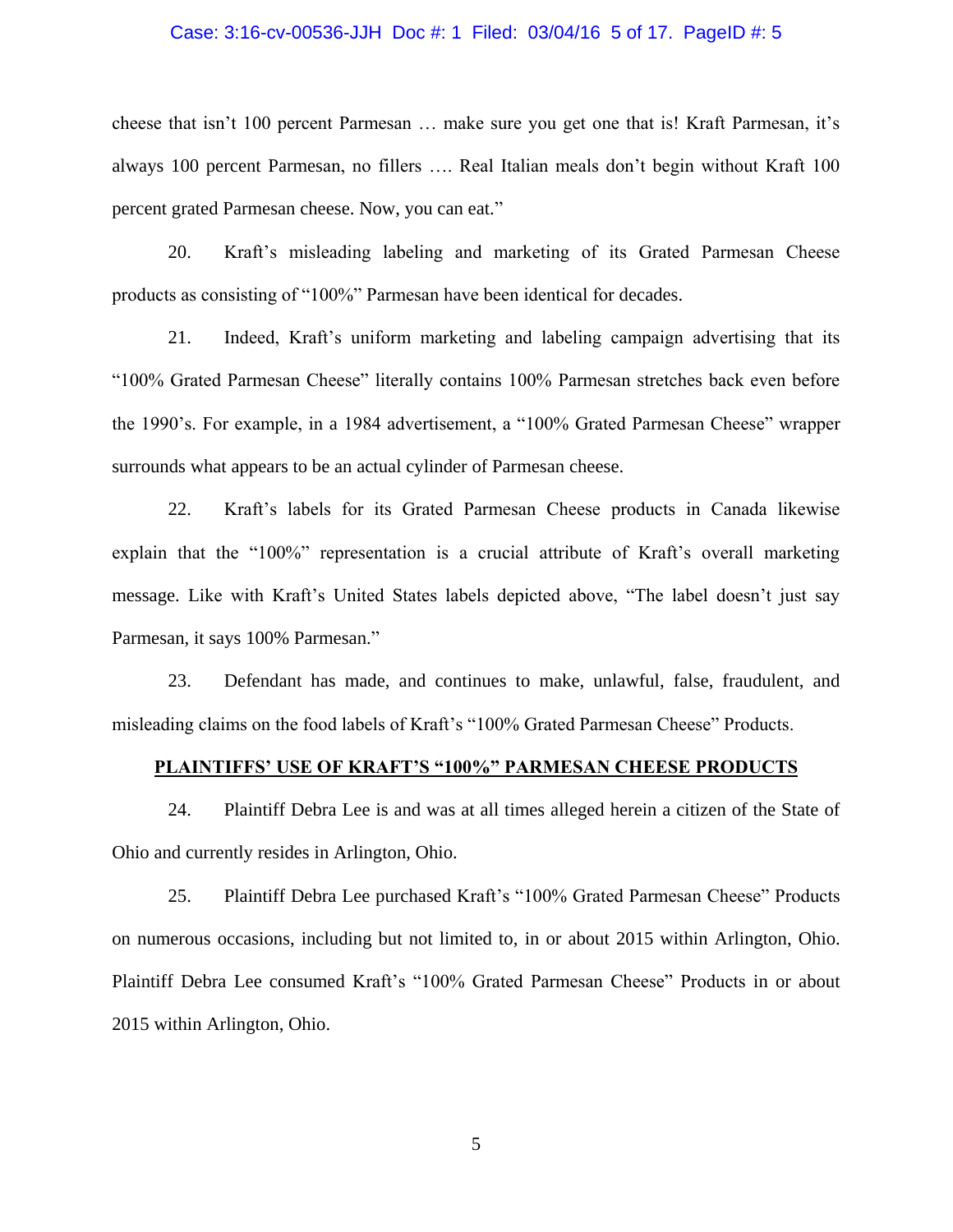## **CLASS ACTION ALLEGATIONS**

26. Plaintiff brings this action on her own behalf and, pursuant to Rule 23 of the Federal Rules of Civil Procedure, on behalf of the following class:

All persons who purchased Kraft "100% Grated Parmesan Cheese" Products in the United States of America for personal use.

27. As a further separate subclass ("Ohio Class"), Plaintiff also brings this action on behalf of purchasers who are domiciliary citizens of the state of Ohio, this subclass being defined as follows:

All persons who purchased Kraft "100% Grated Parmesan Cheese" Products in the State of Ohio for personal use.

Excluded from the Class are Defendant and its affiliates, parents, subsidiaries, employees, officers, agents, and directors. Also excluded is any trial judge who may preside over this cause.

28. The Members of the Class are so numerous that joinder of all Members is impracticable. On information and belief, hundreds of thousands of consumers have purchased Kraft's "100% Grated Parmesan Cheese" Products. Disposition of the claims of the proposed Class in a class action will provide substantial benefits to both the parties and the Court.

29. The rights of each member of the proposed Class were violated in a similar fashion based upon Defendants' uniform wrongful actions and/or inaction.

30. The following questions of law and fact are common to each proposed Class Member and predominate over questions that may affect individual Class Members:

- a. Whether Defendant engaged in marketing and promotional activities which were likely to deceive consumers by omitting, suppressing, and/or concealing the true content of Kraft's "100% Grated Parmesan Cheese" Products;
- b. Whether Defendant omitted, suppressed, and/or concealed material facts concerning Kraft's "100% Grated Parmesan Cheese" Products from consumers;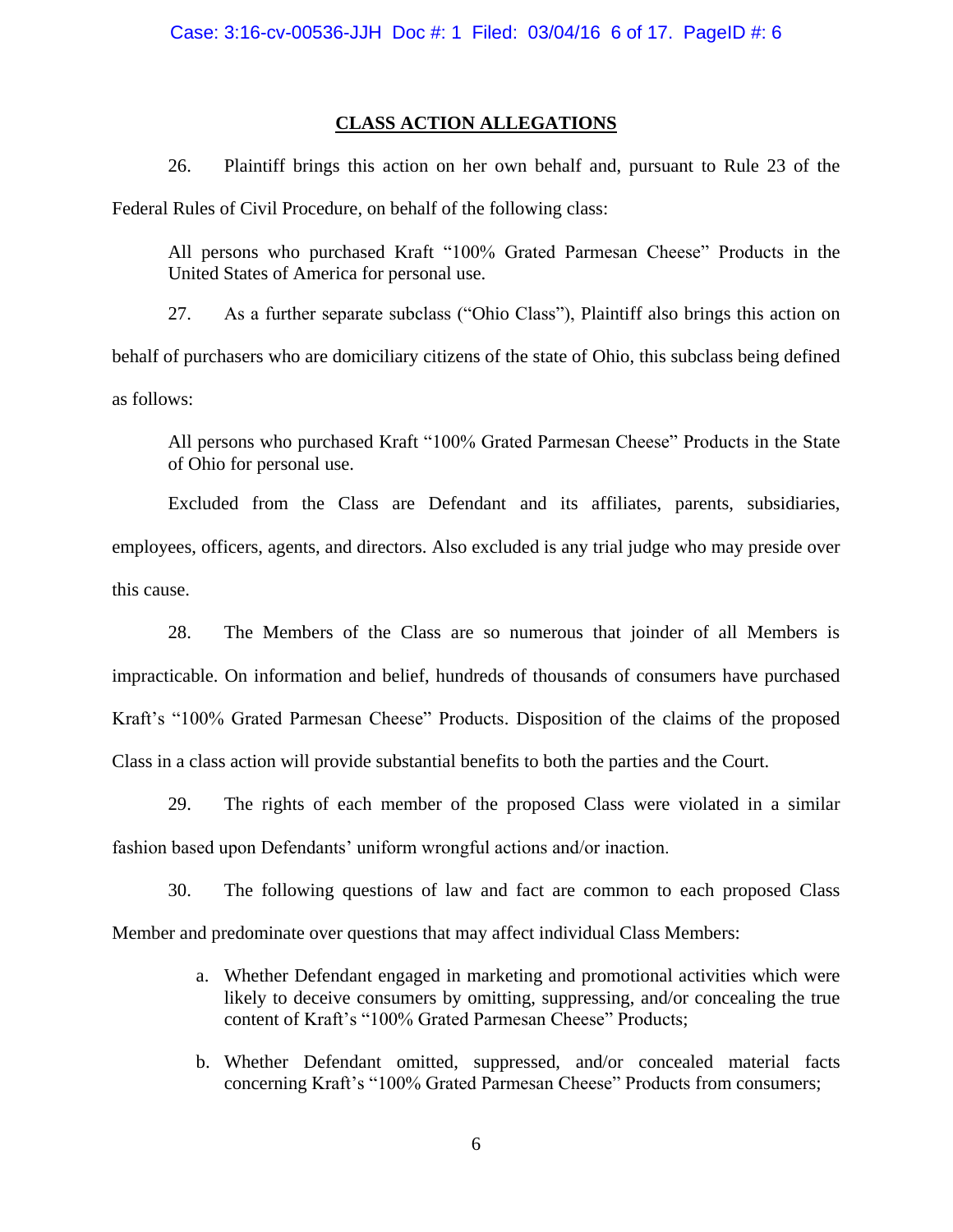- c. What the fair market value of Kraft's "100% Grated Parmesan Cheese" Products would have been throughout the class period but for Defendant's, its employees', agents', apparent agents', independent contractors', sales representatives', and/or liaisons', omissions, suppressions, and/or concealments concerning the true content of Kraft's "100% Grated Parmesan Cheese" Products;
- d. Whether the prices which Defendant charged for Kraft's "100% Grated Parmesan Cheese" Products throughout the class period exceeded the fair market value Kraft's "100% Grated Parmesan Cheese" Products would have had but for Defendant's omissions, suppressions, and/or concealments;
- e. Whether Plaintiff and the Class were deprived of the benefit of the bargain in purchasing Kraft's "100% Grated Parmesan Cheese" Products;
- f. Whether the excessive prices that Defendant charged for Kraft's "100% Grated Parmesan Cheese" Products constituted unfair acts or practices in violation of the Ohio Deceptive Trade Practices Act;
- g. Whether Defendant's unconscionable actions occurred in connection with the Defendant's conduct of trade and commerce;
- h. Whether Defendant's omissions, suppressions, and/or concealments of the content of Kraft's "100% Grated Parmesan Cheese" Products enabled Defendant to charge unfair or unconscionable prices for Kraft's "100% Grated Parmesan Cheese" Products;
- i. Whether Defendant violated the Ohio Deceptive Trade Practices Act through its course of unfair and/or deceptive conduct as alleged herein;
- j. Whether Defendant was unjustly enriched at the expense of the Class members;
- k. Whether Defendant's conduct in violation of the Ohio Deceptive Trade Practices Act was willful and wanton; and
- l. Whether the Class has been damaged and, if so, the extent of such damages.
- 31. Plaintiff's claims are typical of the claims of absent Class Members. If brought

individually, the claims of each Class Member would necessarily require proof of the same material and substantive facts, and seek the same remedies.

32. Plaintiff is willing and prepared to serve the Court and the proposed Class in a representative capacity. Plaintiff will fairly and adequately protect the interest of the Class and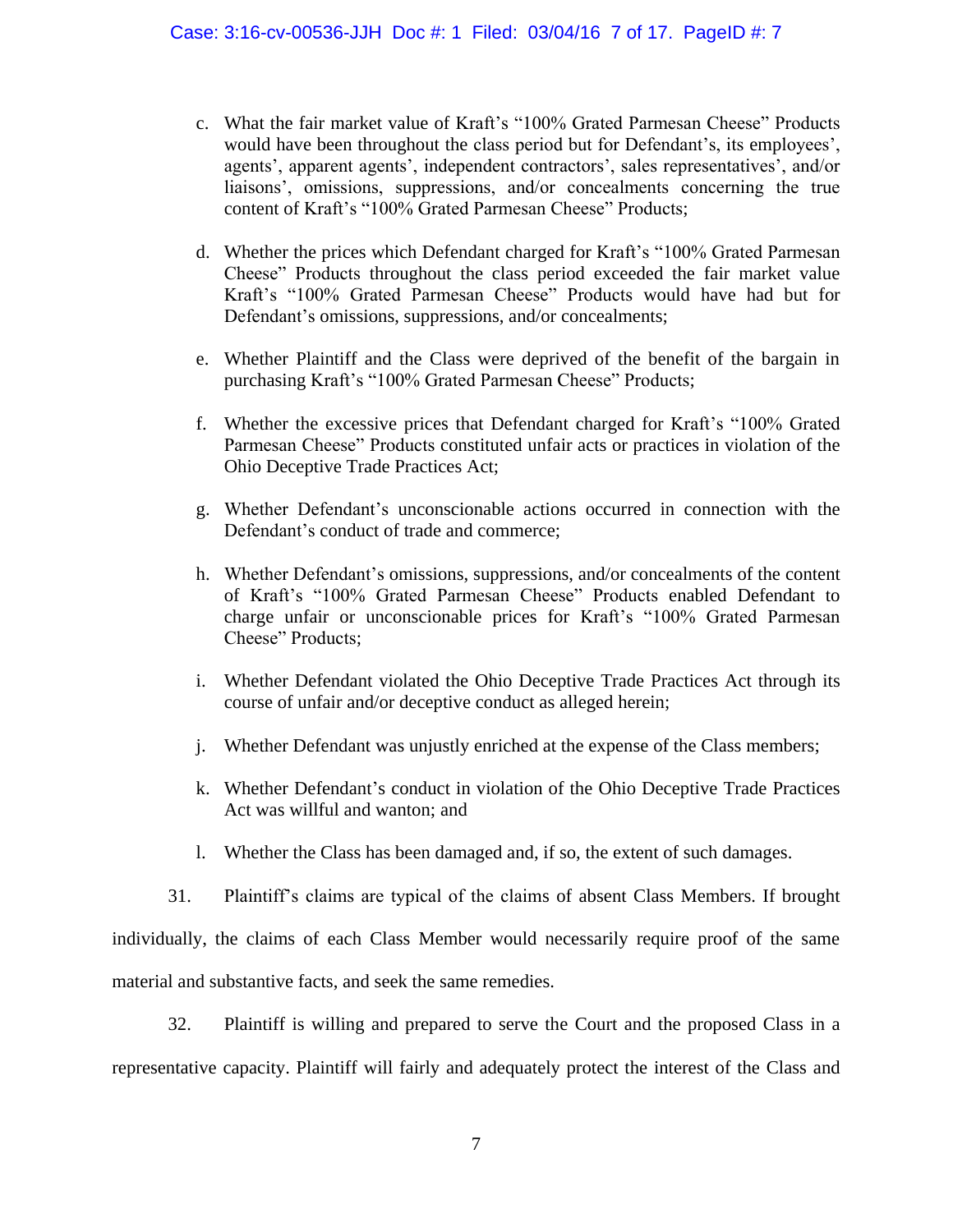#### Case: 3:16-cv-00536-JJH Doc #: 1 Filed: 03/04/16 8 of 17. PageID #: 8

have no interests adverse to, or which directly and irrevocably conflicts with, the interests of other Members of the Class. Further, Plaintiff has retained counsel experienced in prosecuting complex class action litigation.

33. Defendant has acted or refused to act on grounds generally applicable to the proposed Class, thereby making appropriate equitable relief with respect to the Class.

34. A class action is superior to other available methods for the fair and efficient adjudication of this controversy because individual claims by the Class Members are impractical, as the costs of prosecution may exceed what any Class Member has at stake.

35. Members of the Class are readily ascertainable through Defendant's records and files and from other sources.

36. Prosecuting separate actions by individual Class Members would create a risk of inconsistent or varying adjudications that would establish incomparable standards of conduct for Defendant. Moreover, adjudications with respect to individual Class Members would, as a practical matter, be dispositive of the interests of other Class Members.

### **TOLLING OF THE STATUTE OF LIMITATIONS**

37. The filing of this Class Action Complaint serves to toll and preserve the claims of the Class and other purchasers who were defrauded and injured by Defendant's wrongful and unlawful acts, and the commencement of this action suspends the applicable statute of limitations as to all asserted members of the Class who would have been parties had the suit been permitted to continue as a class action until a district judge declines to certify a class, or certifies a class that excludes particular persons.

38. Defendant at all relevant times knew or should have known of the problems and defects with Kraft's "100% Grated Parmesan Cheese" Products, and the falsity and misleading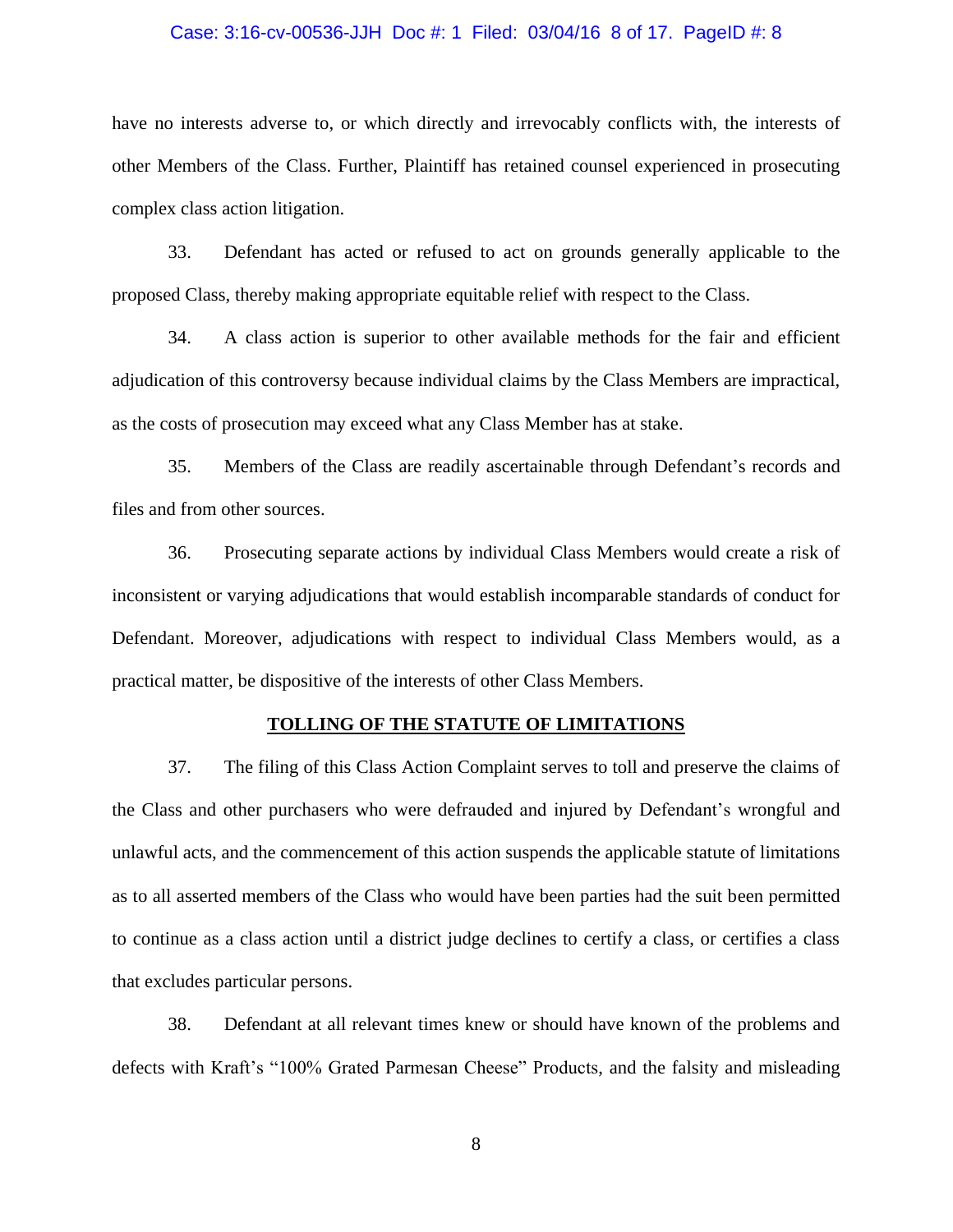#### Case: 3:16-cv-00536-JJH Doc #: 1 Filed: 03/04/16 9 of 17. PageID #: 9

nature of Defendants' statements, representations and warranties with respect to Kraft's "100% Grated Parmesan Cheese" Products. Defendant concealed and failed to notify Plaintiff, the Class members, and the public of such defects.

39. Any applicable statute of limitation has therefore been tolled by Defendant's knowledge, active concealment and denial of the facts alleged herein, which behavior is ongoing.

## **COUNT I Ohio Deceptive Trade Practices Act**

40. Plaintiff and Class Members incorporate by reference each and every paragraph of this Complaint as if fully set forth herein and further alleges as follows.

41. This Count is brought pursuant to the Ohio Deceptive Trade Practices Act, §4165.01 et seq.

42. At all times material hereto, Plaintiff, Defendants and Class Members were persons within the meaning of Ohio Rev. Code Ann. §4165.01(D).

43. The Ohio Deceptive Trade Practices Act, §4165.02, provides in pertinent part that:

A person engages in a deceptive trade practice when, in the course of the person's business, vocation, or occupation, the person … [r]epresents that goods or services have sponsorship, approval, characteristics, ingredients, uses, benefits, or quantities that they do not have.

44. Beginning the first date Defendant placed its Kraft's "100% Grated Parmesan Cheese" Products into the stream of commerce in Ohio and continuing through the present, Defendant, by and through its employees, agents, apparent agents, and/or sales representatives, engaged in concealment, suppressions, and/or omissions, misrepresentations, unlawful schemes and courses of conduct intended to induce Plaintiff and members of the Class to purchase Defendant's Kraft's "100% Grated Parmesan Cheese" Products through one or more of the following unfair and/or deceptive acts and/or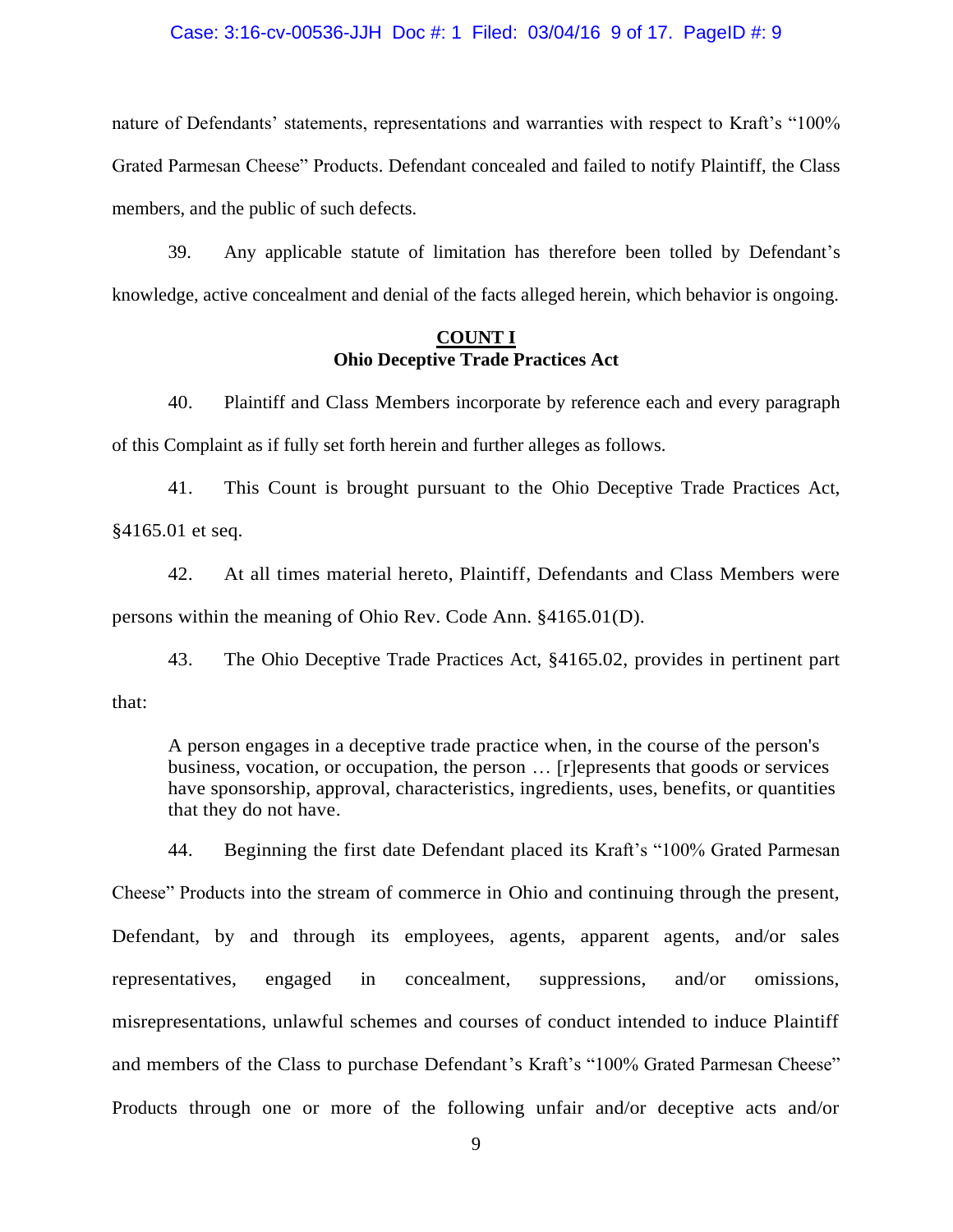practices:

- a. Knowingly, intentionally, and/or recklessly omitted, suppressed, and/ or concealed the content and ingredients of Kraft's "100% Grated Parmesan Cheese" Products;
- b. Knowingly, intentionally, and/or recklessly omitted, suppressed, and/or concealed the true nutritional value of Kraft's "100% Grated Parmesan Cheese" Products;
- c. Knowingly, intentionally, recklessly, or negligently omitted proper labels from being placed on its packaging, or otherwise calling attention to the actual ingredients in Kraft's "100% Grated Parmesan Cheese" Products;
- d. Omitted, suppressed, and/or concealed the content and ingredients of the Kraft's "100% Grated Parmesan Cheese" Products it manufactured, marketed, promoted, distributed, and/or sold.

45. The facts which Defendant omitted, suppressed, and/or concealed as alleged in the preceding paragraph were material in that they concerned facts that would have been important to a reasonable consumer in making a decision whether to purchase Kraft's "100% Grated Parmesan Cheese" Products.

46. Defendants' conduct as alleged in the preceding paragraphs was unfair in that it (1) offended public policy; (2) it was immoral, unethical, oppressive, and/or unscrupulous; and/or (3) it caused substantial economic injury to consumers, namely Plaintiff and members of the Class.

47. Defendant's unfair and/or deceptive acts and/or practices alleged in the preceding paragraph occurred in connection with Defendant's conduct of trade and commerce in Ohio.

48. Defendant intended for Plaintiff and members of the Class to purchase Defendant's Kraft's "100% Grated Parmesan Cheese" Products in reliance upon Defendant's unfair and/or deceptive acts and/or practices in the marketing, promotion, and sale of its Kraft's "100% Grated Parmesan Cheese" Products.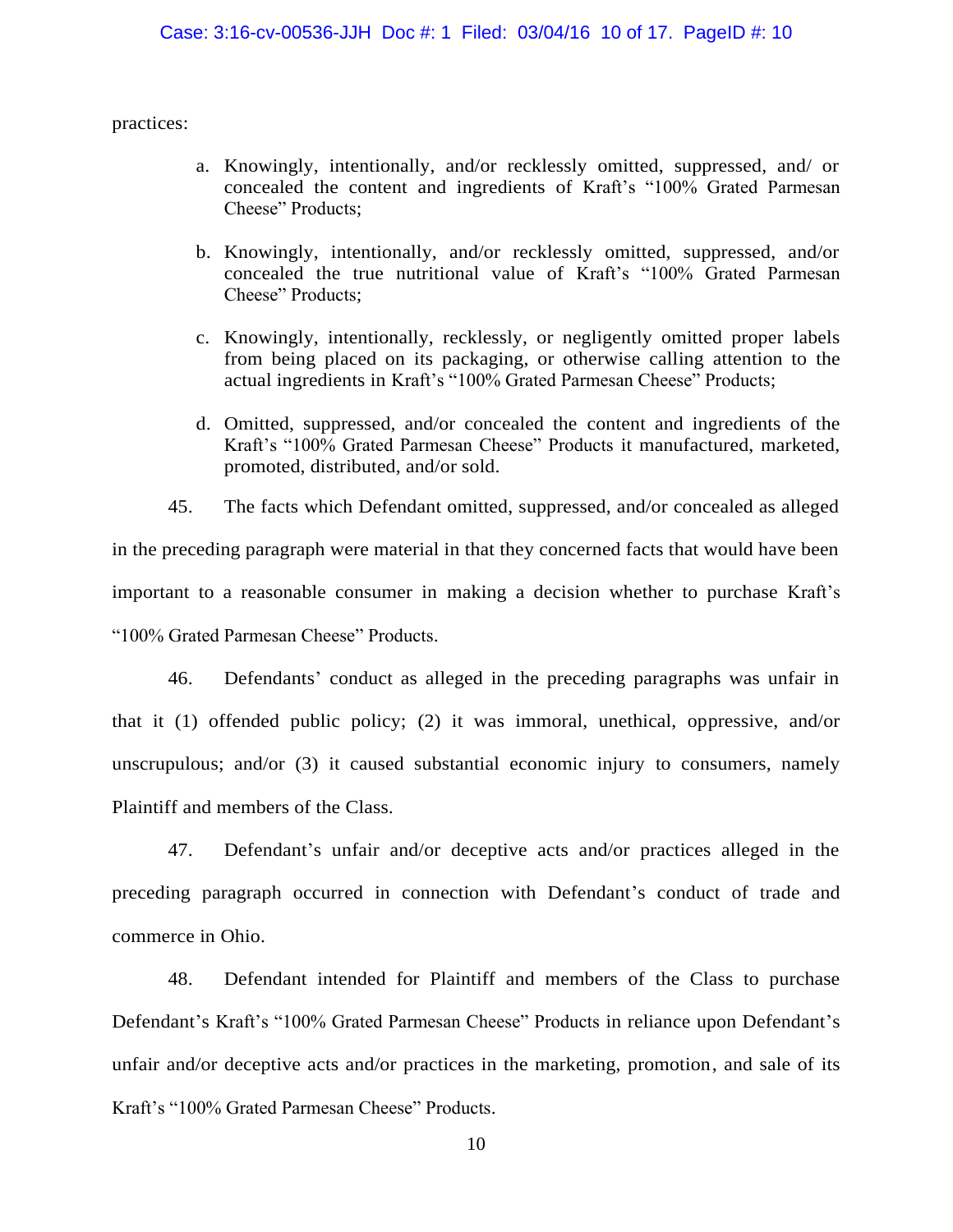#### Case: 3:16-cv-00536-JJH Doc #: 1 Filed: 03/04/16 11 of 17. PageID #: 11

49. Defendant's unfair and/or deceptive acts and/or practices were committed with willful and wanton disregard for whether or not Plaintiff and members of the Class would actually receive an appropriate product.

50. Defendant's unfair and/or deceptive acts and/or practices violate the Ohio Deceptive Trade Practices Act, §4165.01 et seq.

51. As a direct and proximate result of Defendant's unfair and/or deceptive acts and/or practices, Plaintiff and members of the Class did not receive a safe and/or effective product when they purchased Kraft's "100% Grated Parmesan Cheese" Products.

52. Plaintiff and members of the Class have suffered actual damages in an amount to be proven at trial, including all compensatory damages, punitive damages, attorney's fees and costs.

WHEREFORE, Plaintiff and the Class pray for Judgment in their favor and against Defendant on this Count I of their Complaint; for actual and compensatory damages; for punitive or exemplary damages; for costs, expenses and attorney fees as allowed by law; and for such other and further relief as this Court deems just and proper.

## **COUNT II UNJUST ENRICHMENT**

53. Plaintiff and Class Members incorporate by reference each and every paragraph of this Complaint as if fully set forth herein and further alleges as follows.

54. As stated with more particularity above, Defendant embarked on and carried out a common scheme of marketing and selling Kraft's "100% Grated Parmesan Cheese" Products by omitting, suppressing, and/or concealing the true content of Kraft's "100% Grated Parmesan Cheese" Products.

55. Defendant's practices were designed to result in Plaintiff and members of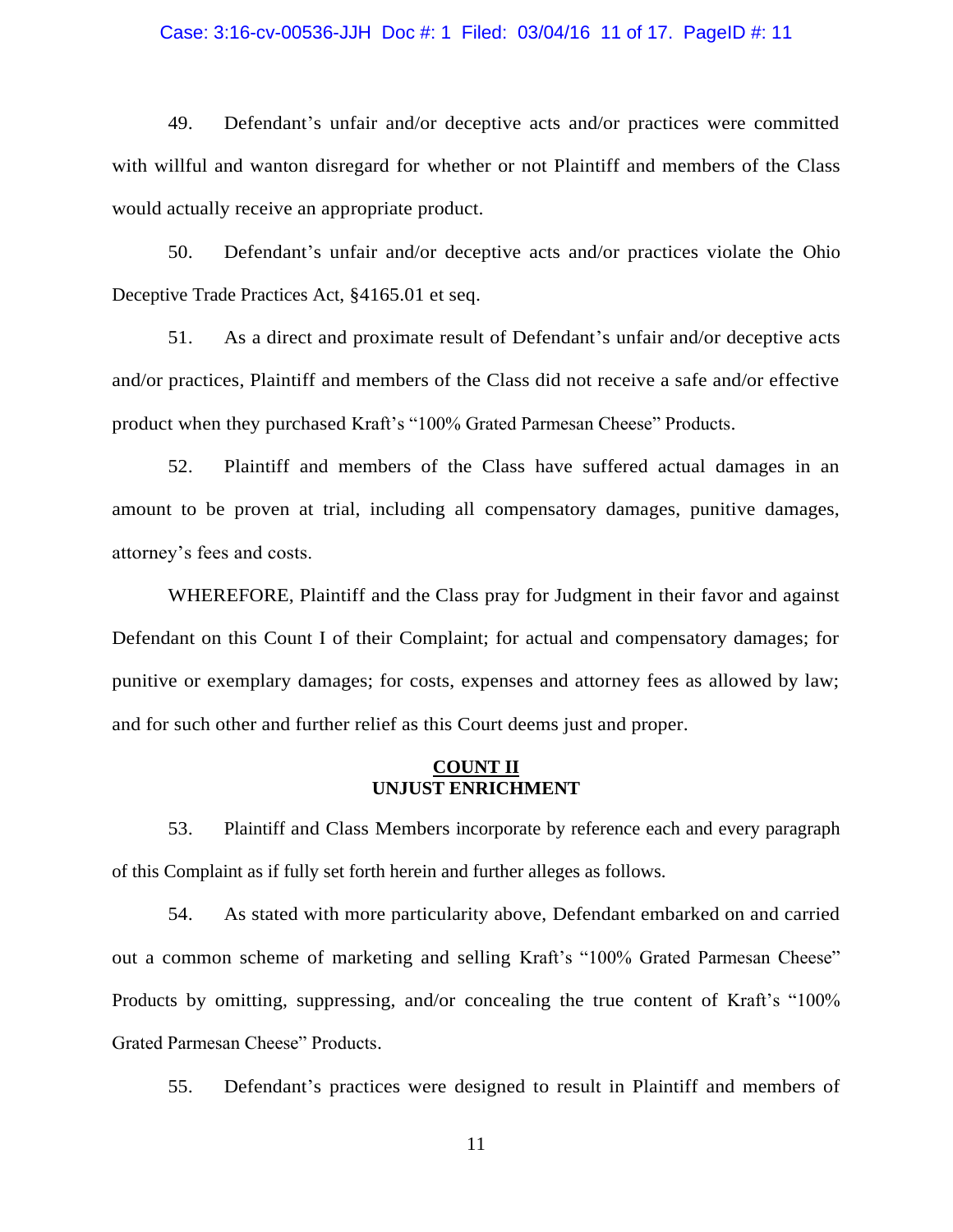#### Case: 3:16-cv-00536-JJH Doc #: 1 Filed: 03/04/16 12 of 17. PageID #: 12

the Class purchasing Kraft's "100% Grated Parmesan Cheese" Products.

56. Defendant's practices further resulted in Plaintiff and members of the Class purchasing Kraft's "100% Grated Parmesan Cheese" Products without understanding the true content of Defendant's products or Defendant's omissions, suppressions, and/or concealment of material terms to increase its own ill-gotten profits.

57. The monies paid by Plaintiff and the Class Members to Defendant in the purchase of Kraft's "100% Grated Parmesan Cheese" Products conferred substantial benefits upon Defendant. Defendant knew of and appreciated the benefits conferred upon it by Plaintiff and the Class and accepted and retained these benefits, which, in justice and fairness, should be refunded and paid over to Plaintiff and the Class in an amount to be proven at trial.

WHEREFORE, Plaintiff and the Class pray for Judgment in their favor and against Defendant on this Count II of their Complaint; for actual and compensatory damages; for punitive or exemplary damages; for costs, expenses and attorney fees as allowed by law; and for such other and further relief as this Court deems just and proper.

## **COUNT III VIOLATION OF MAGNUSSON-MOSS WARRANTY ACT 15 U.S.C. §2301 et seq. ("MMWA")**

58. Plaintiff and Class Members incorporate by reference each and every paragraph of this Complaint as if fully set forth herein and further alleges as follows.

59. At all times relevant hereto, there was in full force and effect the Magnuson-Moss Warranty Act, 15 U.S.C. §2301, et seq. ("MMWA").

60. The Product is a consumer product within the meaning of 15 U.S.C. §2301(1).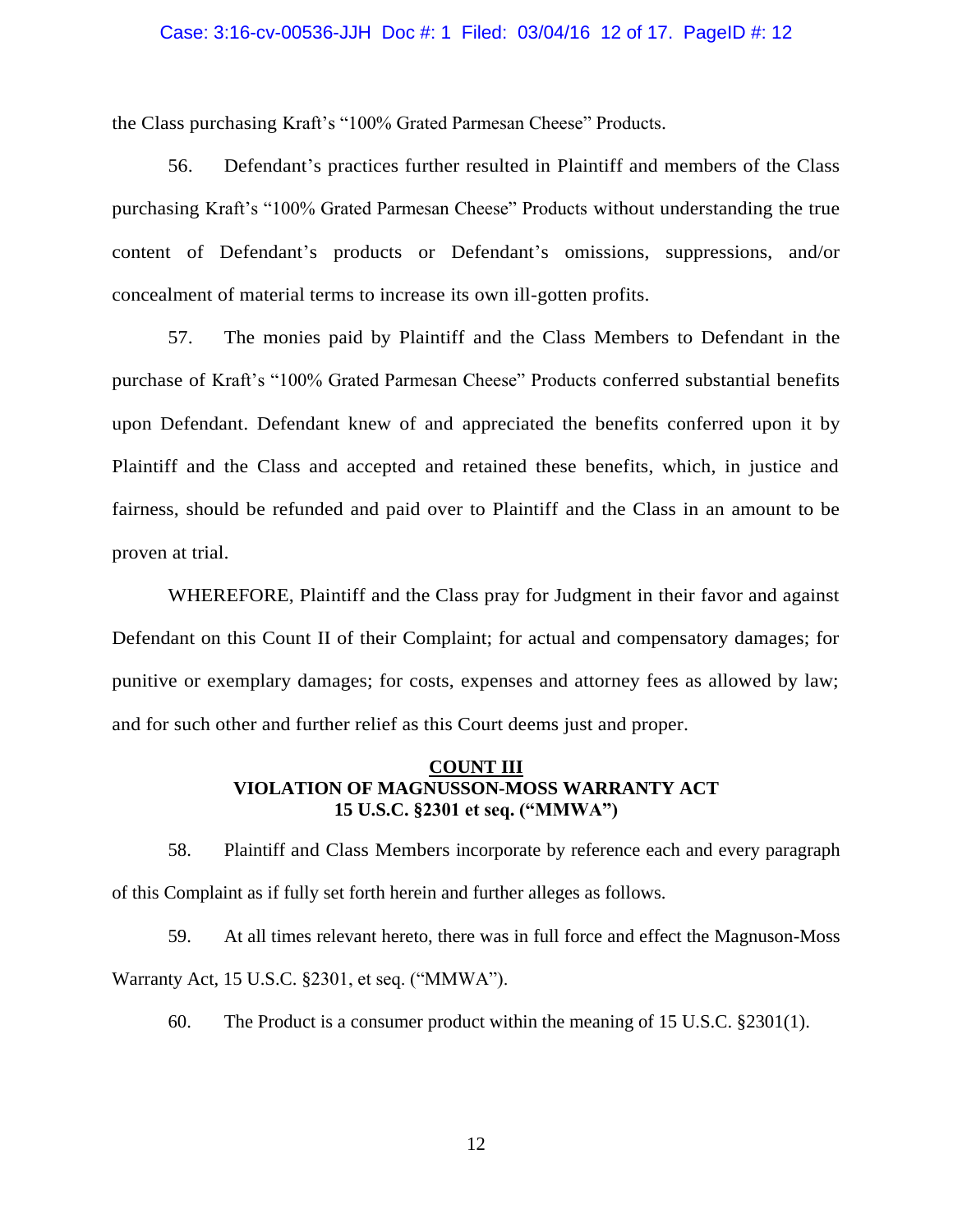#### Case: 3:16-cv-00536-JJH Doc #: 1 Filed: 03/04/16 13 of 17. PageID #: 13

61. Plaintiff and Class Members are consumers as defined in 15 U.S.C. §2301(3). They are consumers because they are persons entitled under applicable state law to enforce against the warrantors the obligations of their express and implied warranties.

62. Defendant is a supplier and warrantor within the meaning of 15 U.S.C. §§2301(4), (5).

63. Pursuant to 15 U.S.C. §2310(e), Plaintiff is entitled to bring this class action and is not required to give Defendant or any of them notice and an opportunity to cure until such time as the Court determines the representative capacity of Plaintiff pursuant to Rule 23 of the Federal Rules of Civil Procedure.

64. In connection with the sale of the Product, Defendant gave multiple written warranties as defined in 15 U.S.C. 2301(6), including but not limited to the written warranties enumerated in the foregoing incorporated paragraphs.

65. In connection with the sale of the Product, Defendant gave multiple implied warranties as defined in 15 U.S.C. §2301(7), included but not limited to the implied warranty of merchantability and the implied warranty of fitness for a particular purpose. As a part of the implied warranty of merchantability, Defendant warranted that the Product was fit for its ordinary purpose as a "100% Grated Parmesan Cheese" Product, would pass without objection in the trade as designed, manufactured and marked, and was adequately contained, packaged, and labeled. As part of the implied warranty of fitness for a particular purpose, Defendants warranted that the Product was a "100% Grated Parmesan Cheese" Product as set forth in the incorporated allegations.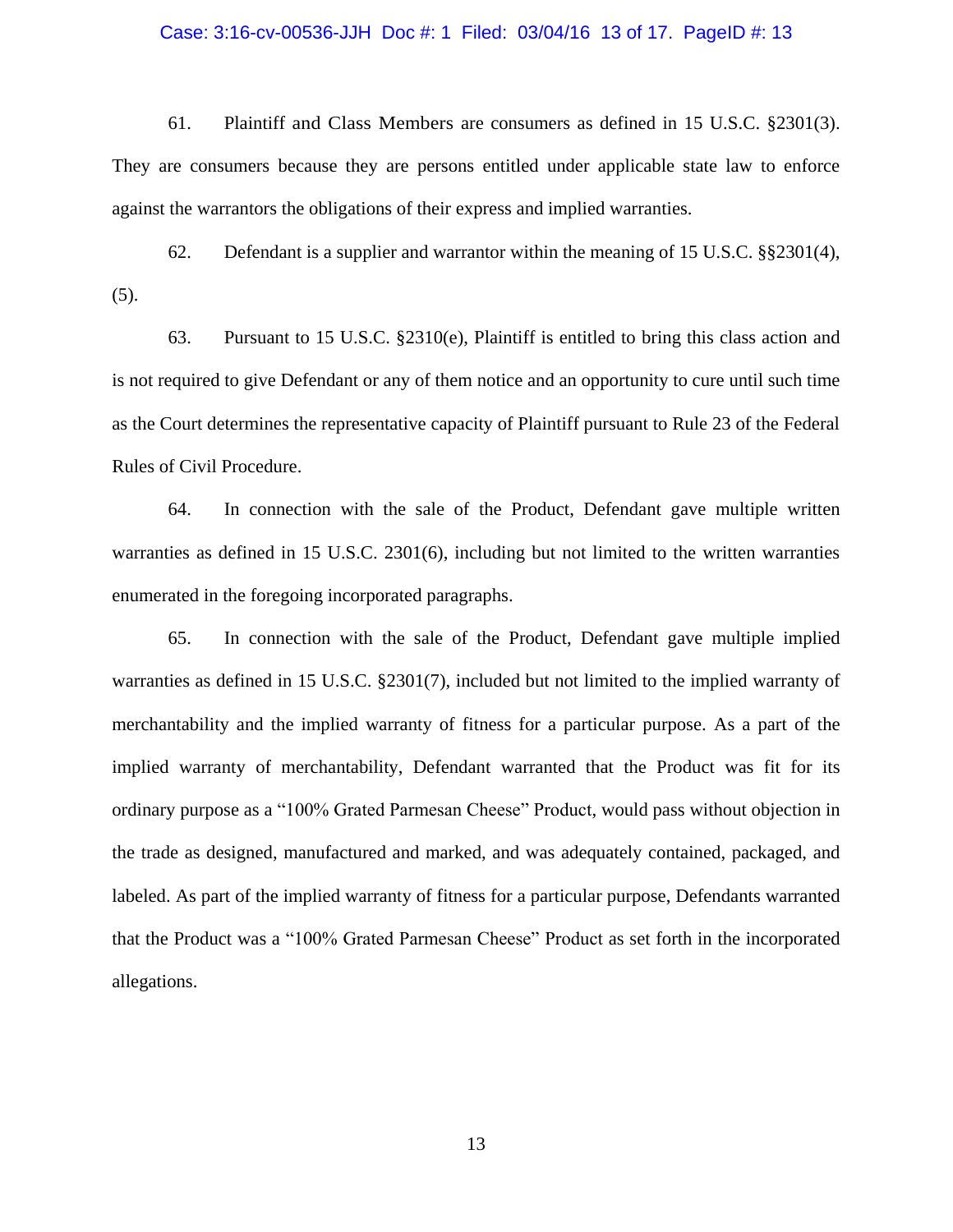#### Case: 3:16-cv-00536-JJH Doc #: 1 Filed: 03/04/16 14 of 17. PageID #: 14

66. Defendant is liable to Plaintiff and the Class members pursuant to 15 U.S.C.  $\S 2310(d)(1)$ , because they breached all written warranties and all implied warranties, including implied warranties of merchantability and implied warranties of fitness for a particular purpose.

67. Specifically, but without limitation, among the express warranties Defendants breached were that the Product is a "100% Grated Parmesan Cheese" Product; the true nutritional value of Kraft's "100% Grated Parmesan Cheese" Products; and/or that the Product is free of adulterants and fillers.

68. In much the same vein and for many of the same reasons and circumstances of material fact, Defendant has breached all implied warranties, including the implied warranty of merchantability. The Product is not fit for the ordinary purpose for which it is used, namely as a "100% Grated Parmesan Cheese" Product.

69. Defendant also breached the implied warranty of merchantability as the Product would not pass without objection in the trade, for a variety of separate and independent inadequacies, including the Product's false labeling. The Product cannot pass in the trade as suitable given these defects, deficiencies, and falsehoods.

70. Again similarly, the Product breached the implied warranty of merchantability as being inadequately and improperly contained, packaged, and labeled. The Product was packaged and labeled as a "100% Grated Parmesan Cheese" Product, when it is not. Rather, it contains a significant amount of fillers and adulterants. These deficiencies and falsehoods, and others as incorporated herein, breach the implied warranty of merchantability.

71. As the proximate cause and legal result of the breach of the aforementioned warranties regarding the Product as manufactured and/or supplied and/or distributed by Defendant and as a direct and legal result of the conduct of Defendant described herein, Plaintiff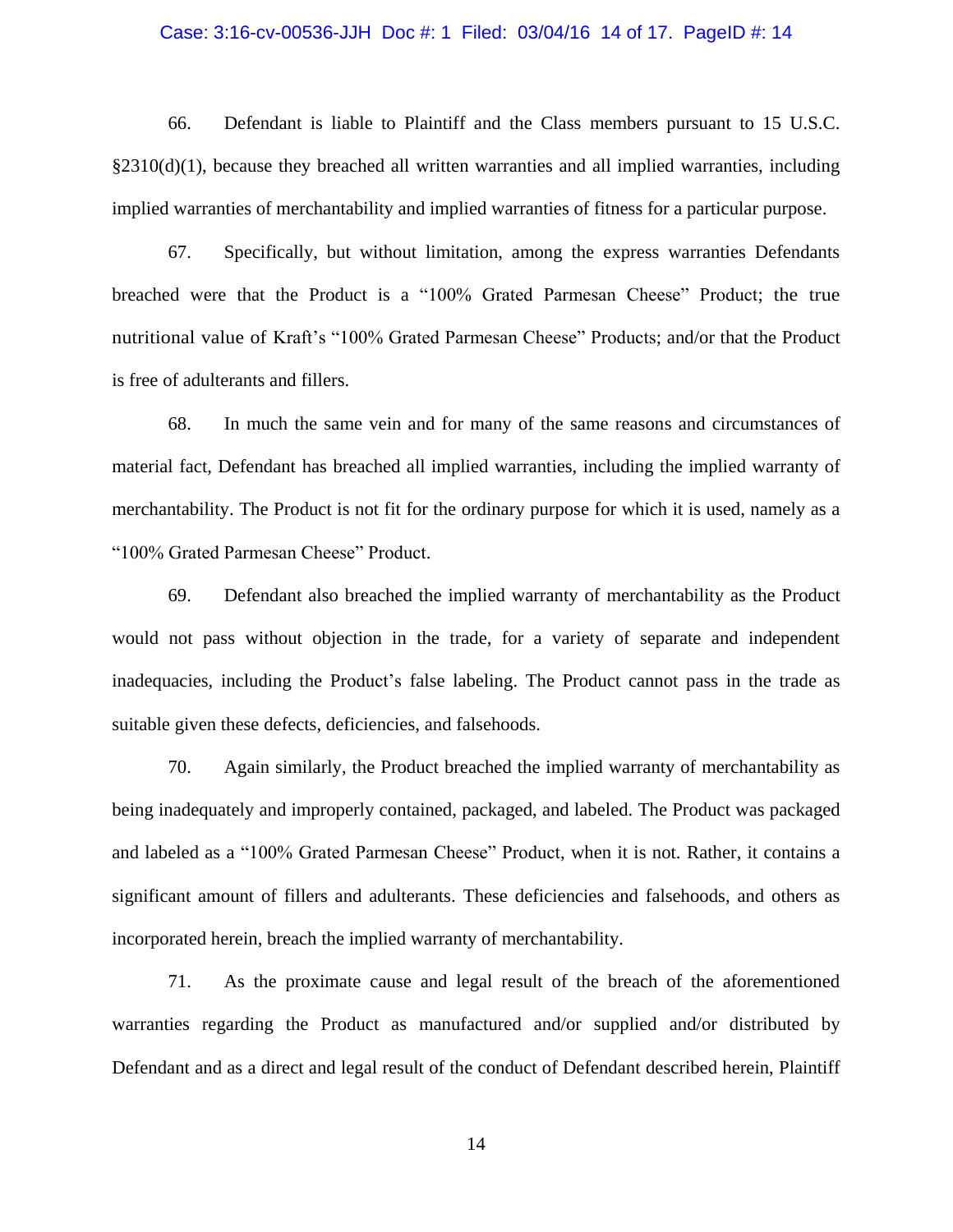#### Case: 3:16-cv-00536-JJH Doc #: 1 Filed: 03/04/16 15 of 17. PageID #: 15

and the Class have been damaged directly, incidentally, and consequentially, including but not limited to the price paid for the Product.

WHEREFORE, Plaintiff and the Class pray for Judgment in their favor and against Defendant on this Count III of their Complaint; for actual and compensatory damages; for punitive or exemplary damages; for costs, expenses and attorney fees as allowed by law; and for such other and further relief as this Court deems just and proper.

### **JURY TRIAL DEMAND**

Plaintiff and Class Members demand a jury trial as to all claims and issues triable of right by a jury.

#### **PRAYER FOR RELIEF**

WHEREFORE, Plaintiff and Members of the proposed Class pray that this Honorable Court do the following:

A. Certify the matter as a class action pursuant to the provisions of Rule 23 of the Federal Rules of Civil Procedure and order that notice be provided to all Class Members;

B. Designate Plaintiff as representative of the Class and the undersigned counsel as Class Counsel;

C. Award Plaintiff and the Class compensatory and punitive damages in an amount to be determined by the trier of fact;

D. Award Plaintiff and the Class statutory interest and penalties;

E. Award Plaintiff and the Class appropriate injunctive and/or declaratory relief;

F. Award Plaintiff and the Class their costs, prejudgment interest, and attorney fees;

and

G. Grant such other relief as is just and proper.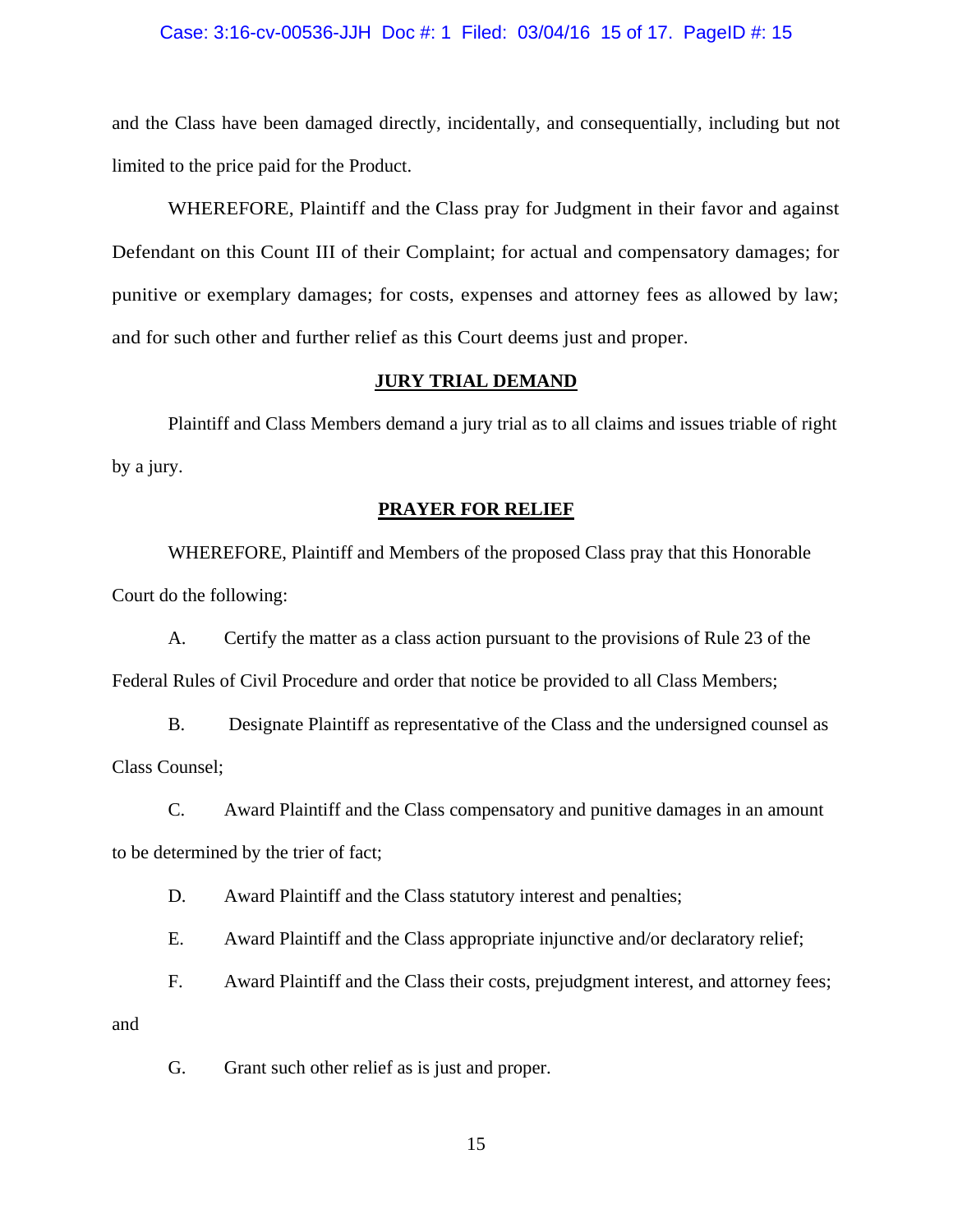Case: 3:16-cv-00536-JJH Doc #: 1 Filed: 03/04/16 16 of 17. PageID #: 16

# WRIGHT & SCHULTE, LLC

/s/ Richard W. Schulte

RICHARD W SCHULTE (0066031) 865 S. Dixie Dr. Vandalia, Ohio 45377 937-435-7500 telephone 937-435-7511 facsimile [rschulte@yourlegalhelp.com](mailto:rschulte@yourlegalhelp.com)

## THE DRISCOLL FIRM, P.C.

 By: \_\_\_/s/ John J. Driscoll\_\_\_\_\_\_\_\_\_\_\_ JOHN J. DRISCOLL, #54729 PHILIP SHOLTZ, #57375 *Pro Hac to be applied for* 211 N. Broadway,  $40^{th}$  Floor St. Louis, Missouri 63102 314-932-3232 telephone 314-932-3233 facsimile [john@thedriscollfirm.com](mailto:john@thedriscollfirm.com) [phil@thedriscollfirm.com](mailto:phil@thedriscollfirm.com)

*Attorneys for Plaintiffs*